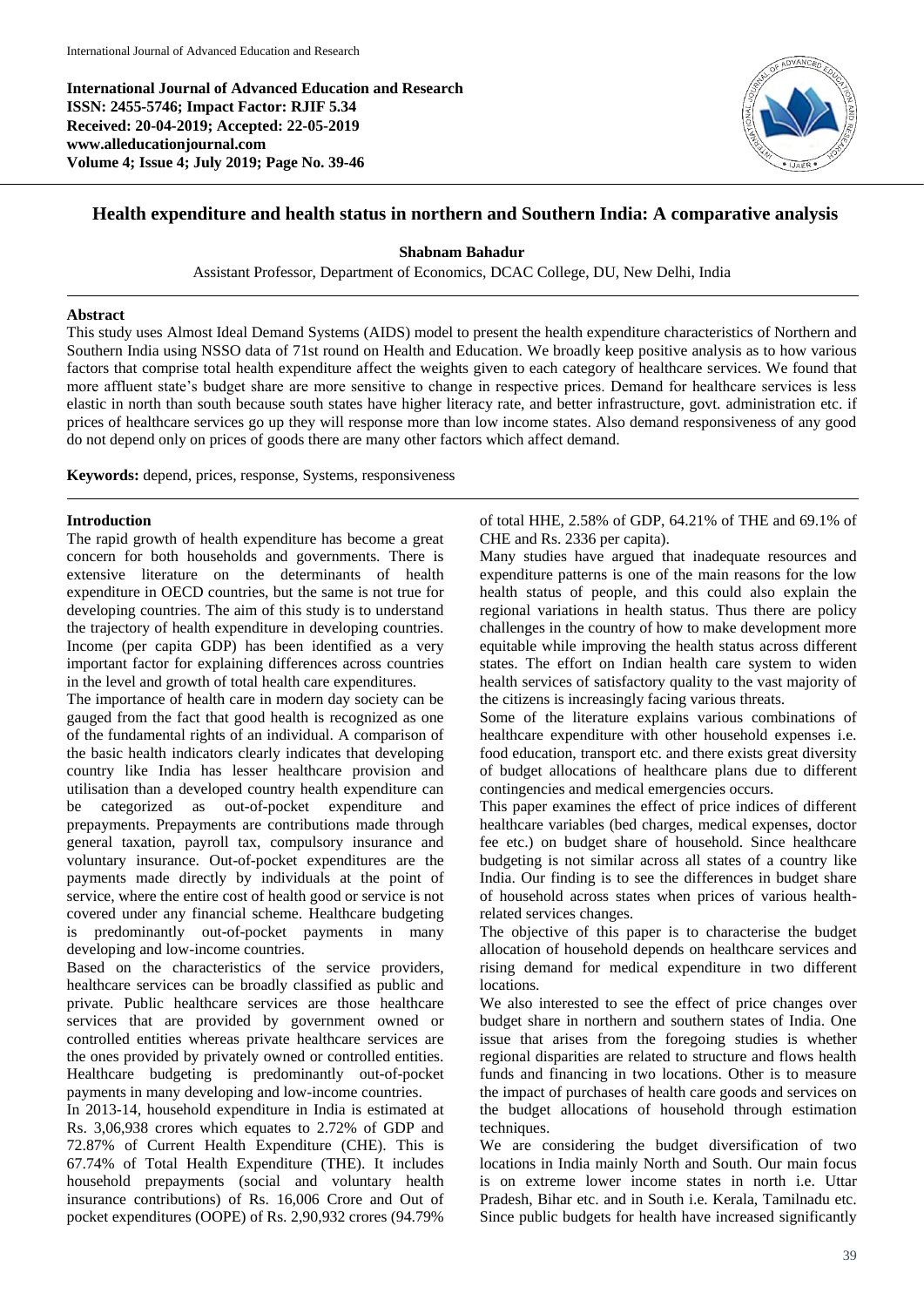for Bihar (70%) and substantially for Uttarpradesh (30%) in recent years. Whereas Kerala had the highest per capita expenditure of Rs1858 on health in 2001-02.

According to the report, the top five states that have per capita expenditure on health of more than Rs 1,000 are Kerala (Rs 1,858), Haryana (Rs 1,570), Punjab (Rs 1,530), Himachal Pradesh (Rs 1,305) and Uttar Pradesh (Rs 1,124) in recent years. The other states that had high per capita spending on curative care services, immunisation and other healthcare services were Jammu and Kashmir (Rs 1,061), Andhra Pradesh (Rs 1,039) and Maharashtra (Rs 1,011).

# **Literature Review**

Olanrewaju Olaniyan & Akanni O. Lawanson **(**2011) found that health care financing in both the North and South of Nigeria is heavily dependent on household and the proportional share by the household is disproportionately against the North because of the higher poverty incidence in the north. With lower health financial flows in the North, the health outcomes in this region remain relatively significantly poor.

Reporting of morbidity and hospitalization rate had a prorich distribution in all three States indicating poor utilization of health services by low income households. Nearly 57 and 60 per cent households from poorest income quintile in Haryana and Punjab, respectively faced catastrophic OOP hospitalization expenditure at10 per cent threshold. Lower prevalence of catastrophic expenditure was recorded in higher income groups. Public sector also incurred high costs for hospitalization in selected three States. Medicines constituted 19 to 47 per cent of hospitalization expenditure and 59 to 86 per cent OPD expenditure borne OOP by households in public sector. Public sector hospitalizations had a pro-poor distribution in Haryana, Punjab and Chandigarh (Shankar Prinja *et al.* 2012)

The distribution of health care providers in the province with regard to sector of work (public/private), rural-urban location, qualification, commercial orientation and institutional set-up are described. Of the 24,807 qualified doctors mapped in the survey, 18,757 (75.6%) work in the private sector. Fifteen thousand one hundred forty-two (80%) of these private physicians work in urban areas. The 72.1% (67793) of all qualified paramedical staff work in the private sector, mostly in rural areas. The paper empirically demonstrates the dominant heterogeneous private health sector and the overall the disparity in healthcare provision in rural and urban areas. It argues for a new role for the public health sector, one of constructive oversight over the entire health sector (public and private) balanced with direct provision of services where necessary. It emphasizes the need to build strong public private partnerships to ensure equitable access to healthcare for all.

Economic Research Foundation (New Delhi). It is well known that health expenditure in India is dominated by private spending. To a large extent this is a reflection of the inadequate public spending that has been a constant if unfortunate feature of Indian development in the past half century. This is particularly unfortunate because of the large positive externalities associated with health spending, which makes health spending a clear merit good. The greater reliance on private delivery of health infrastructure and health services therefore means that overall these will be socially underprovided by private agents, and also deny adequate access to the poor. This in turn has adverse outcomes not only for the affected population but for society as a whole. It adversely affects current social welfare and labour productivity, and of course harms future growth and development prospects.

# **Data Description**

**We propose following factors affecting demand for healthcare services;**

**Medicine expenses (p1):** Since medical expenses is a very important element in the demand for healthcare services. Many multivariate studies of hospital costs have included some measure of urban-rural location as a potentially important contributor to variations in hospital costs. These studies generally show that rural hospitals are less costly than urban hospitals.

Numerous studies performed during the 1980s and early 1990s have shown that as hospital market concentration increases (i.e., as the market moves from competition to monopoly), hospital costs decrease. But in villages people have low income comparatively to urban household so increment in medical expenses have more negative impact on demand for healthcare in rural areas. We are using medical expenses as a proxy variable for price of medicine.

**Doctor surgeon fee (p2):** India continues to struggle with providing basic medical care for its citizens. After two decades of strong economic growth, life expectancy in India falls short of most developed and developing nations; the infant mortality rate is three times higher than China's and seven times higher than the U.S.The cost of care is also keeping citizens from getting proper treatment, or any treatment at all. Rising private healthcare costs and a lack of quality, affordable alternatives are forcing high out-ofpocket expenses that exacerbate the problem. So as doctor fee increases has opposite impact on demand for healthcare services in rural areas. We can expect negative sign in our model.

**Bed charges (p3):** As we know that in India there is larger income inequality. Around 70% household depends on agriculture so they have risky source of income (because their income depends on agriculture and agriculture in sensitive to rain, weather etc.) and from total income farmer spend 90% (approx.) on food so they left with very low income spend on healthcare services. In the case of if bed charges increase even a low proportion then these people are less likely to go hospital. But they have some other options for treatment like government hospitals but the proportion of government hospitals dispensary are very low in rural areas so this is the problem for the villagers. So increment bed charges have negative impact on access to healthcare services. Which we will find in result section.

**Medicines (p4):** Medicine costs continue to account for a large share of all out-of-pocket health expenses incurred by Indians, a new report showed. Out of all health expenditure, 72% in rural and 68% in urban areas was for buying medicines for non-hospitalized treatment, according to the 'Health in India' report, which draws data from the 71st round of the National Sample Survey conducted from January to June 2014. Data from the 60th round of NSSO, which was conducted in 2004, too had shown that 70% of out-of-pocket medical expenditure is on medicines.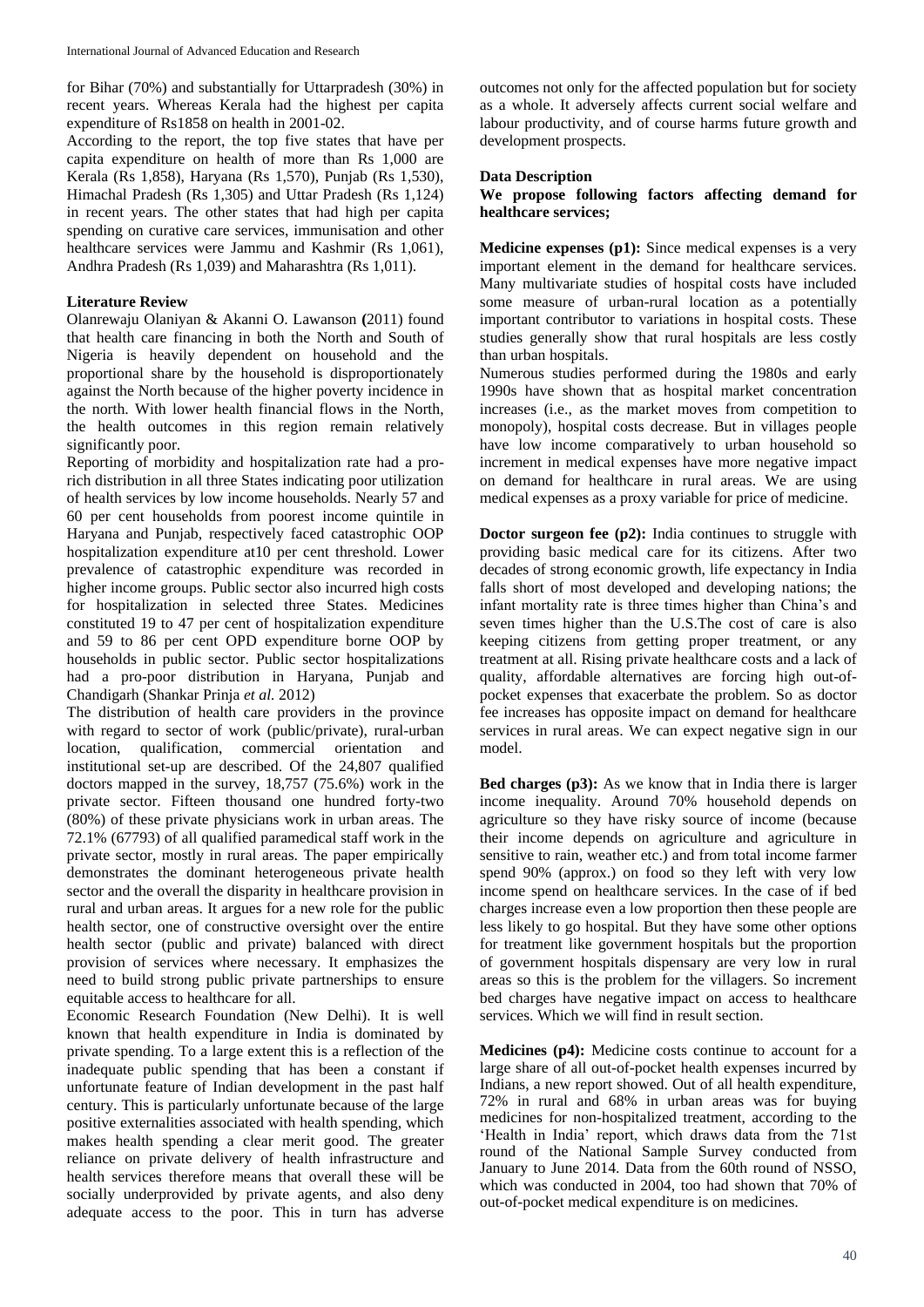**Diagnostic test (p5):** In a private hospitals are more likely to suggest for diagnostic test in comparison to government hospitals wealthy people are more likely to access but poor villagers cannot afford it. Rural communities face barriers when accessing health services. In response, numerous initiatives have focused on fostering technological innovations, new management approaches and health policies. Three types of barriers emerged. The first barrier was the limited access to point of care (POC) diagnostic tools. Tests were needed for: i) the differential diagnosis of malaria vs. pneumonia, ii) dengue vs. leptospirosis, iii) tuberculosis, iv) vaginal infections and cervical cancer, v) neurocysticercosis, and vi) heavy metal toxicity. Ultrasound was needed for the diagnosis of obstetric and intraabdominal conditions. There were also health system-related barriers such as limited funding for diagnostic services, limited laboratory services and access to telecommunications, and lack of institutional support. Finally, the third type of barriers included patient relatedbarriers to follow through with diagnostic referrals. Ideas for innovations proposed included POC equipment and tests, and telemedicine. We are expecting negative sign in our model for this as well. We are taking cost of diagnostic test as proxy variable for prices for use diagnostic services.

**Other medical expenditures (p6):** Residents in urban areas paid less than residents in rural areas for accommodation and transportation. Poor households paid less for diagnosis and medicine, but more for transportation related to inpatient care. Non-medical spending for inpatient care among the poor should be considered for affordable and accessible health-care utilization. Increment in Other Medical expenditure decreases expenditure on healthcare services.

**Transportation -**  $\frac{1}{2}$  **cost for patient (p7):** In any population, missed medical appointments (treatment non-adherence) results in poor health outcomes. There are many reasons cited by patients for missing appointments, including not being able to leave work, inability to find child care, and lack of health insurance, but transportation related challenges are one of the most often mentioned. This connection between transportation challenges and the ability to keep medical appointments has been discussed in several studies; and, although anecdotal evidence abounds, we still do not have comprehensive data to determine the ultimate impact that transportation barriers have on health outcomes. Researchers reported that anywhere from 3% to 67% of the population sampled reported a lack of transportation as a barrier to healthcare. Transport is also necessary element for serious patient to get admit in hospital. We are taking transport cost as a proxy variable for price of transport. We are expecting negative sign for this variable.

**Price of other non-medical services/goods (p8):** Nonmedical spending for inpatient care among the poor should be considered for affordable and accessible health-care utilization. Increment in Other Medical expenditure decreases expenditure on healthcare services. Other nonmedical expenditure has significant impact on healthcare services.

## **Methodology**

We use NSSO 71th round Annual Survey data to explain the demand for healthcare services in India. The data is available for northern states (which includes, Jammu & Kashmir, Himachal Pradesh, Punjab, Chandigarh, Uttrakhand, Haryana, Delhi, Rajasthan, Uttar Pradesh) and

southern states (Andhara Pradesh, Karnatka, Lakshadweep, Kerala, Tamil Nadu, Puducherry, Andman & Nicobar Island, Telangana ).<sup>2</sup> Further, the sample is distributed evenly across the household and proportionately across the states. Thus, the sample fairly represents effect of prices of healthcare services (such as doctor fee, Bed charge, medicine expense etc.) on budget share of healthcare expenditure of the country.

It is difficult to quantify the price for Healthcare services. Economists and social scientists have used several variables as proxies for the same. We uses the household's individual expenditure (such as Bed charge, Medicine expenses, Doctor fees etc.) for prices of Healthcare services. The authors also use the same variable since it captures variation in the household expenditure on healthcare services in northern and southern states.

The empirical model that the authors use to define the Budget share of Health expenditure in total household expenditure outcome is:

$$
\omega_i = \alpha_i + \sum_{j=1}^n \gamma g p_j + \beta_i \log \{x/p\} \tag{1}
$$

**Where p is the price index defined by,**

$$
\text{LogP}= \alpha_{o} + \sum_{k} \alpha_{k} log p_{k} + \frac{1}{2} \sum_{j} \sum_{k} \gamma_{k} log p_{k} log p_{j}
$$
 (2)

Where $\omega$ *i* is the explained variable (the share of health expenditure),  $a$ odenotes the state fixed effects,  $p$ *j* denotes the Prices of different services of healthcare, (x) denotes the household. We take these three sets of restriction,

$$
\sum_{i=1}^{n} \alpha_i = 1 \sum_{i=1}^{n} \gamma_{ij} = 0 \sum_{i=1}^{n} = 0
$$
 (3)  

$$
\sum_{j} = 0
$$
 (4)

$$
=\gamma_{ji}\tag{5}
$$

Provided (2), (3) and (4) hold, equation (1) represent a system of demand functions which add up to total expenditure ( $\Sigma_{i=1}^n \omega_i = 0$ ) are homogenous of degree zero in prices and total expenditure taken together and which satisfy Slutsky symmetry.

Estimation can be carried out by substituting (2) in (1) to give

$$
\omega_i = (\alpha_i - \beta_i \alpha_o) + \sum_j \gamma_{ij} \log p_j + \beta_i \{ \log x -
$$
  
\n
$$
\sum_i \alpha_k \log p_k - \frac{1}{2} \sum_k \sum_j \gamma_{kj} \log p_k \log p_j \}
$$

We can use stone's price index to calculate AIDS equation, which is  $\log p^* = \sum_k \omega_k log p_k$ 

Where  $P \cong \emptyset P^*$ , then (1) can be estimated as

$$
\omega_i = (\alpha_i - \beta_i \log \emptyset) + \sum_j \gamma_{ij} \log p_j + \{ \log \frac{X}{p^*}\}
$$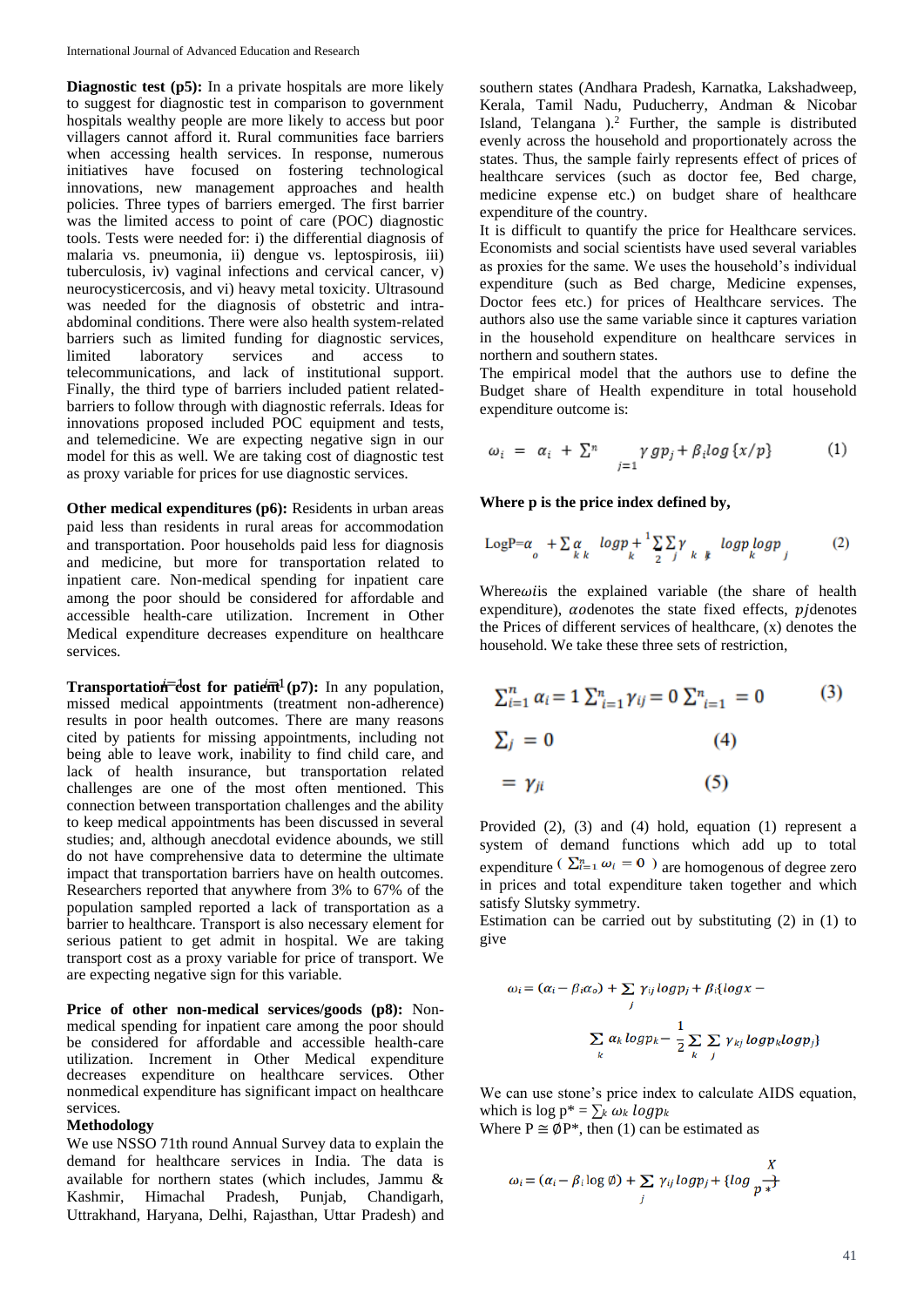### **Main Results**

The paper provides an empirical analysis of the allocation of public expenditure across the components of health care using a formal microeconomic framework. We estimate a complete system of demand for public health care using a static and flexible function form (Almost Ideal Demand System) and nsso-71th data on health expenditure on two Indian regions (i.e. northern and southern). The approaches give us some evidence that the microeconomic agents allocating his budget resources across the sub-sectors of health in response to exogenous prices and need.

| Dependent Variables $\rightarrow$ |              |              |              |              |                         |             |             |             |
|-----------------------------------|--------------|--------------|--------------|--------------|-------------------------|-------------|-------------|-------------|
| Independent Variables↓            | w1           | w2           | w3           | w4           | W <sub>5</sub>          | w6          | w7          | w8          |
|                                   |              | .02493***    | $.03201***$  | $.0236***$   | $.034***$               | .0358***    | $.0403***$  | .0359***    |
| $log_p1$                          | <b>NA</b>    | (.00054)     | (.00037)     | (.00044)     | (.00035)                | (.00039)    | (.00031)    | (.00037)    |
|                                   | $-.00674***$ |              | $-.00719***$ | $-.0064***$  | $-.007***$              | $-.0071***$ | $-.0069***$ | $-.0067***$ |
| $log_p2$                          | (.00009)     | NA           | (.00013)     | (.00018)     | (.00012)                | (.00013)    | (.00009)    | (.00011)    |
|                                   | $-.00737***$ | $-.00630***$ |              | $-.0081***$  | $-.008***$              | $-.0083***$ | $-.0085***$ | $-.0081***$ |
| $log_p^3$                         | (.00011)     | (.00019)     | NA           | (.00019)     | (.00013)                | (.00014)    | (.00010)    | (.00012)    |
|                                   | $-.00768***$ | $-.00644***$ | $-.00869***$ | <b>NA</b>    | $-.008***$              | $-.0089***$ | $-.0079***$ | $-.0079***$ |
| $log_p 4$                         | (.00012)     | (.00027)     | (.00018)     |              | (.00017)                | (.00018)    | (.00012)    | (.00015)    |
|                                   | $-.00688***$ | $-.00677***$ | $-.00776***$ | $-.0070$ *** | $-.0073***$             | $-.0074***$ | $-.0077***$ |             |
| $log_p 5$                         | (.00010)     | (.00017)     | (.00012)     | (.00016)     | NA                      | (.00012)    | (.00008)    | (.00010)    |
| $log_p 6$                         | $-.00639***$ | $-.00580***$ | $-.00675***$ | $-.0062***$  | $-.006***$<br><b>NA</b> |             | $-.0065***$ | $-.0064***$ |
|                                   | (.00008)     | (.00014)     | (.00010)     | (.00013)     | (.00009)                |             | (.00007)    | (.00008)    |
| $log_p 7$                         | $-.00405***$ | $-.00368***$ | $-.00388***$ | $-.0038***$  | $-.004***$              | $-.0033***$ |             | $-.0039***$ |
|                                   | (.00008)     | (.00012)     | (.00009)     | (.00011)     | (.00008)                | (.00008)    | NA.         | (.00007)    |
| $log_p8$                          | $-.00659***$ | $-.00583***$ | $-.00580***$ | $-.0064***$  | $-.006***$              | $-.0049***$ | $-.0057***$ | NA.         |
|                                   | (.00010)     | (.00014)     | (.00010)     | (.00014)     | (.0001)                 | (.00010)    | (.00007)    |             |
| $Log(X/p^*)$                      | .09836***    | .09650***    | .09920***    | .0971***     | .0988***                | $.095***$   | $.1052***$  | $.1041***$  |
|                                   | (.00036)     | (.00022)     | (.00019)     | (.00021)     | (.00019)                | (.00019)    | (.00026)    | (.00018)    |
| _cons                             | .21349***    | $-.11300***$ | $-14467***$  | $-.0747***$  | $-1620**$               | $-1755***$  | $-.2194***$ | $-1869***$  |
|                                   | (.00102)     | (.00122)     | (.00105)     | (.00128)     | (.00094)                | (.00091)    | (.00103)    | (.00108)    |
| R-Squared                         | 0.9712       | 0.9897       | 0.9846       | 0.9855       | 0.9846                  | 0.9835      | 0.9702      | 0.9864      |
| Number of obs.                    | 4923         | 5053         | 5035         | 4926         | 5131                    | 6088        | 5422        | 5135        |

**Table 1:** Results for Southern States

Parenthesis contains standard errors. NA: Not Applicable

\*\*\* Significant at 1%, level \*\* Significant at 5% level and \*Significant at 10% level

## **For southern states**

Here, we choose the AIDS model pioneered by Deaton and Muellbauer (1980)<sup>[1]</sup>. We have estimated the budget shares of healthcare expenditure on the different price indices from regressing the equation 1.we estimated a complete system of demand for healthcare using a static approach. We got our results for southern states of India in table1.the 1st column shows the budget share of medical expenditure with change in the prices of other services. The increase in 1% change in price of surgeon fee will reduce the budget share of household by 0.67units of total expenditure and also bed charges and medicine give highly significant effect on budget share of medical expenditure decrease by,0.73 units and 0.76 units respectively.an increase in prices of medical expenditure increases the budget share of all variables because when prices increases household more likely starts approaching towards free medical facilities and govt. hospitals and pharmacies.

Doctor surgeon fee is also found that cost of quality treatment and availability is highly statistically significant for household budget allocation. And we know that bed charges, medicines &diagnostic test are complements so all three have more impact on budget share of surgeon fee.

The budget share for diagnostic test (5th column) is also

coming out statistically significant but have lesser effect of other variable,1% increase in prices of any variable reduce the budget share W5 by less than 0.35 units. We also find that budget share of other medical expenses also largely significant. However, increase in price of transport facility will reduce the budget share significantly but effect is not very high means expenditures on transport merely affect budget share of healthcare expenditure.

We also find that budget shares also constant and negative even in absence of the entire vector of prices. All results are significant at 1% level which shows that if we do not considers price effect budget share of all variables decreases because of need of other household expenses like education, food etc. If there is an increase in real total expenditure $(X)$ , the budget share of all variables increases specially in surgeon fee, bed charges, medicines and diagnostic test. Since this effect is lower in other non-medical expenses. Also vector of prices of AIDS model negatively affect budget shares wi. The above flexible functional form turns out to be good-fit in our specification because all correlation coefficients are very high and close to 1.so all variable are highly correlated, which shows that in south region budget shares of household highly responds to any change in price indices.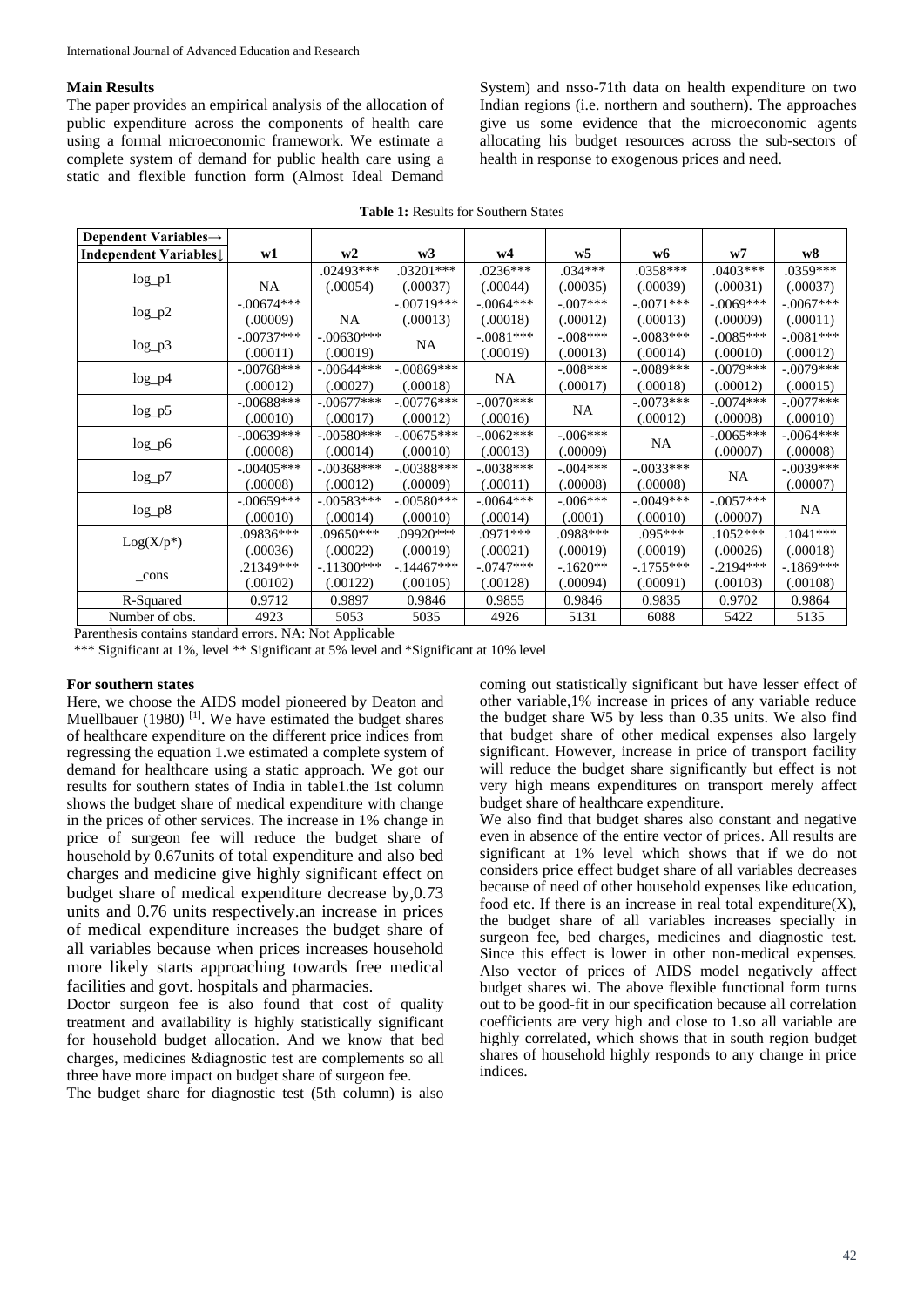#### **Testing parametric restrictions on regression equations of southern states:**

| Adding up restriction:- $\Sigma_{i=1}^{8} \alpha_i = -0.86195$ , $\Sigma_{i=1}^{8} \beta_i = 1.6899$ |                                         |                                         |  |
|------------------------------------------------------------------------------------------------------|-----------------------------------------|-----------------------------------------|--|
|                                                                                                      | $\sum_{i=1}^{8} \gamma_{i1} = 0.1743$   | $\sum_{i=1}^{8} \gamma_{i2} = -0.4327$  |  |
|                                                                                                      | $\sum_{i=1}^{8} \gamma_{i3}$ = -0.522   | $\sum_{i=1}^{8} \gamma_{i4} = -0.0532$  |  |
|                                                                                                      | $\sum_{i=1}^{8} \gamma_{i5} = -0.5147$  | $\sum_{i=1}^{8} \gamma_{i6}$ = -0.04456 |  |
|                                                                                                      | $\sum_{i=1}^{8} \gamma_{i7} = -0.02806$ | $\sum_{i=1}^{8} \gamma_{i8} = -0.04198$ |  |

First two parametric restrictions are not satisfying for adding up and third set of restrictions is weakly satisfying that is  $\sum_{i=1}^{6} Y_{ij} \equiv 0$  Since all three Parametric restriction are not satisfying therefore adding upnot satisfy for budget share equations of southern states.

**Homogeneity restriction:**

\n
$$
\sum_{j=1}^{8} \gamma_{1j} = -0.0457
$$
\n
$$
\sum_{j=1}^{8} \gamma_{2j} = -0.00989
$$
\n
$$
\sum_{j=1}^{8} \gamma_{3j} = -0.00805
$$
\n
$$
\sum_{j=1}^{8} \gamma_{4j} = -0.0143
$$
\n
$$
\sum_{j=1}^{8} \gamma_{5j} = 0.0059
$$
\n
$$
\sum_{j=1}^{8} \gamma_{6j} = -0.0059
$$
\n
$$
\sum_{j=1}^{8} \gamma_{7j} = 0.0059
$$
\n
$$
\sum_{j=1}^{8} \gamma_{8j} = -0.0048
$$

It is clearly seen from homogenous restriction that is approximately zero for budget share of all healthcare services, therefore, homogeneity restriction is satisfy for regression equation of Southern states.

Symmetry:- In input output matrix of Southern states it is

clearly shown that symmetry is not satisfy for all budget share's. Coefficient of Surgeon fees on budget share of medical expenditure is -.00674 but coefficient of price of medical services on budget share of surgeon is.02493 therefore  $\gamma$ 12  $\neq$   $\gamma$ 21 which is happening with all budget shares.

**Table 2:** Results for Northern States

| Dependent Variables $\rightarrow$  | w1            | w2           | w3           | W <sub>4</sub> | W <sub>5</sub> | w6          | w7              | w8            |
|------------------------------------|---------------|--------------|--------------|----------------|----------------|-------------|-----------------|---------------|
| Independent Variables $\downarrow$ |               |              |              |                |                |             |                 |               |
|                                    |               | .030905***   | $.026842***$ | $.0241***$     | $.0324***$     | $.0356***$  | .0388***        | $.03545***$   |
| $log_p1$                           | <b>NA</b>     | (.000766)    | (.000515)    | (.00056)       | (.00044)       | (.00041)    | (.00037)        | (.00042)      |
|                                    | $-.00548***$  |              | $-.00334***$ | $-.0059***$    | $-.0061***$    | $-.0063***$ | $-.0060***$     | $-0.00615***$ |
| $log_p2$                           | (.000096)     | <b>NA</b>    | (.000113)    | (.00019)       | (.00012)       | (.00011)    | (.00009)        | (.00010)      |
|                                    | $-.00671***$  | $-.00551***$ |              | $-.0074***$    | $-.0077***$    | $-.0076***$ | $-.0075***$     | $.00737***$   |
| $log_p^3$                          | (.000138)     | (.000224)    | NA.          | (.00023)       | (.00015)       | (.00014)    | (.00010)        | (.00012)      |
|                                    | $-.00681***$  | $-.00824***$ | $-.00517***$ |                | $-.0081***$    | $-.0081***$ | $-.0070***$     | $-.0069***$   |
| $log_p 4$                          | (.000157)     | (.000423)    | (.000283)    | NA.            | (.00022)       | (.00021)    | (.00016)        | (.00018)      |
|                                    | $-.00734***$  | $-.00826***$ | $-.0076***$  | $-.0079***$    |                | $-.0077***$ | $-.0076***$     | $-.0078***$   |
| $log_p 5$                          | (.000147)     | (.000275)    | (.000208)    | (.000248)      | NA             | (.00014)    | (.00011)        | (.00013)      |
|                                    | $-.00647***$  | $-.00715***$ | $-.00621***$ | $-.0068***$    | $-.0068***$    | NA          | $-.0067***$     | $-.0067***$   |
| $log_p 6$                          | (.000124)     | (.000237)    | (.000175)    | (.00020)       | (.00013)       |             | (.00010)        | (.00011)      |
|                                    | $-.00490***$  | $-.00442***$ | $-.00473***$ | $-.0045***$    | $-.00410***$   | $-.0039***$ | NA.<br>(.00010) | $-.0041***$   |
| $log_p 7$                          | (.000109)     | (.000188)    | (.000147)    | (.00017)       | (.00011)       |             |                 | (.00009)      |
|                                    | $-.00666$ *** | $-.00581***$ | $-.00636***$ | $-.0060***$    | $-.0059***$    | $-.0055***$ | $-.0062***$     | NA.           |
| $log_p8$                           | (.000137)     | (.000226)    | (.000177)    | (.00021)       | (.00013)       | (.00012)    | (.00009)        |               |
|                                    | .09428***     | .09377***    | .09960***    | $.0953***$     | $.0973***$     | .0949***    | $.1039***$      | $.10045***$   |
| $Log(X/p^*)$                       | (.000413)     | (.000294)    | (.000258)    | (.00027)       | (.00024)       | (.00023)    | (.00030)        | (.00026)      |
| $_{\rm cons}$                      | $.22643***$   | $-.12981***$ | $-.15145***$ | $-.0693**$     | $-1538***$     | $-1832***$  | $-.2139***$     | $-18898***$   |
|                                    | (.001205)     | (.00171)     | (.001473)    | (.00164)       | (.00012)       | (.00097)    | (.00122)        | (.00127)      |
| R-Squared                          | 0.9681        | 0.9855       | 0.9800       | 0.9861         | 0.9823         | 0.9809      | 0.9755          | 0.9811        |
| Number of obs.                     | 3091          | 3441         | 3445         | 3099           | 3231           | 4279        | 3454            | 3249          |

Parenthesis contains standard errors. NA: Not Applicable

\*\*\* Significant at 1%, level \*\* Significant at 5% level and \*Significant at 10% level

### **For northern states**

We also have estimated the budget shares of healthcare expenditure on the different price indices from regressing the equation 1. We estimated a complete system of demand

for healthcare using a static approach in northern states. We found that in northern states all seven service (i.e. variables) component prices have significant negative impact on budget share of medical expenditure. It shows that if price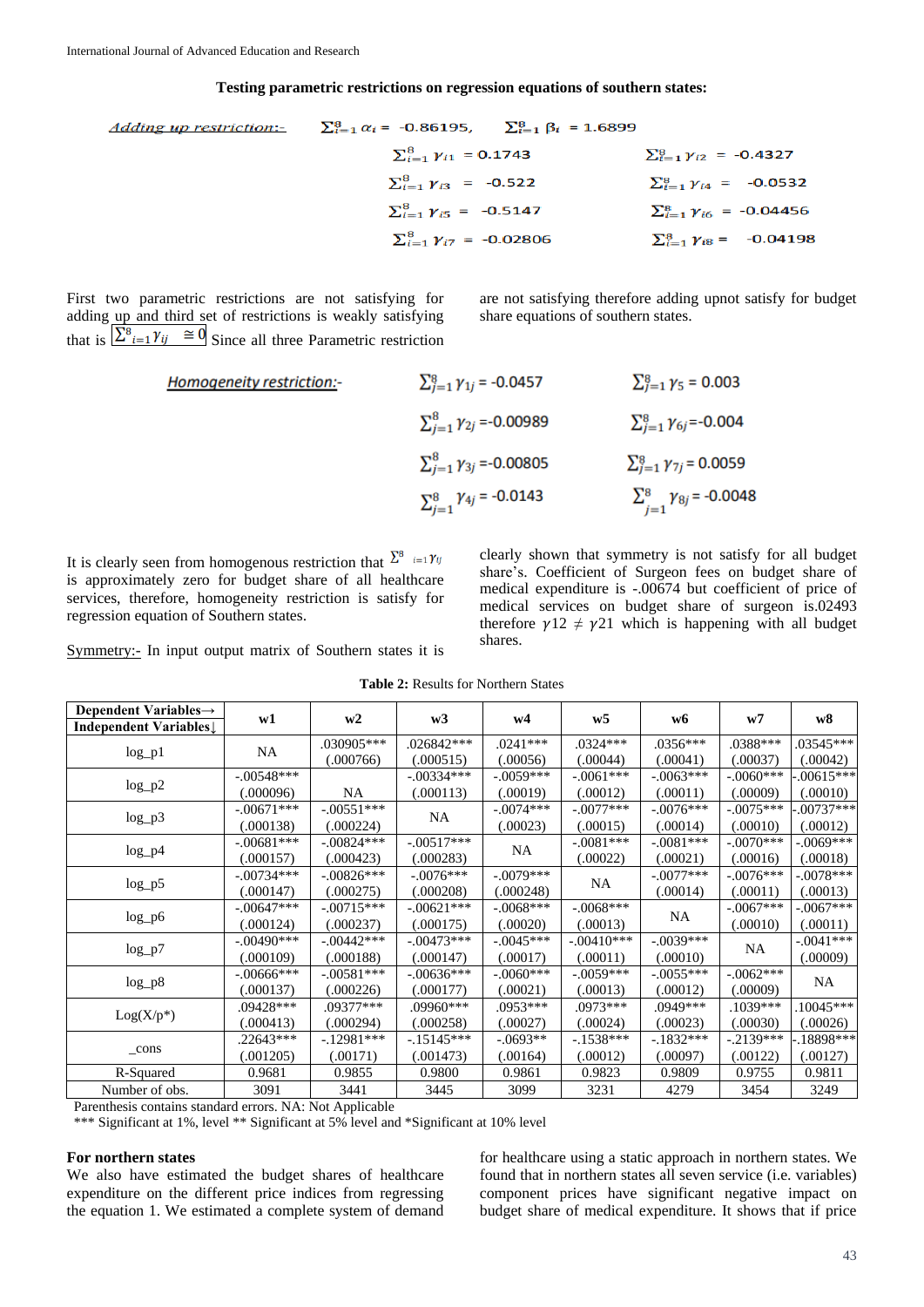of bed increase by one percent then on an average our budget share of medical expenditure increase by 0.67unit. Also if we see all other components of healthcare service's budget share then we can conclude that prices have negative impact on all components budget share. Except fixed effect of medical expenditure (W1) all fixed effects are negative. The effect of medical expenditure price have positive impact on services budget share. We can also see some states in the northern region are not prosperous in comparison to some affluent states in southern region

therefore we conclude some significant remarks that fixed effect is different over regions. All results are similar according to our expectations.

Real total expenditure $(X)$  increase due to increase in budget share of all variables, specially, in surgeon fee, bed charges, medicines and diagnostic test. Since this effect is lower in other non-medical expenses. We also get that the correlation coefficients are close to one which shows that our results are best fitted according to estimation technique (i.e. AIDS).

## **Testing parametric restrictions on regression equations of northern states:**

| Adding up restriction:                                                                   | \n $\sum_{i=1}^{8} \alpha_i = -0.67503, \quad \sum_{i=1}^{8} \beta_i = 0.7795$ \n |
|------------------------------------------------------------------------------------------|-----------------------------------------------------------------------------------|
| \n $\sum_{i=1}^{8} \gamma_{i1} = 0.224 \quad \sum_{i=1}^{8} \gamma_{i2} = -0.03927$ \n   |                                                                                   |
| \n $\sum_{i=1}^{8} \gamma_{i3} = -0.0422 \quad \sum_{i=1}^{8} \gamma_{i4} = -0.05032$ \n |                                                                                   |
| \n $\sum_{i=1}^{8} \gamma_{i5} = -0.0512 \quad \sum_{i=1}^{8} \gamma_{i6} = -0.04683$ \n |                                                                                   |
| \n $\sum_{i=1}^{8} \gamma_{i7} = -0.03065 \quad \sum_{i=1}^{8} \gamma_{i8} = -0.0423$ \n |                                                                                   |

First two parametric restrictions are not satisfying for adding up and third set of restrictions is weakly satisfying that is  $\Sigma^8_{i=1} \gamma_{ij} \cong 0$  Since all three Parametric restriction are not satisfying therefore adding up not satisfy even this result is slightly better than southern states.

**Homogeneity restriction:**

\n
$$
\sum_{j=1}^{8} \gamma_{1j} = -0.03105
$$
\n
$$
\sum_{j=1}^{8} \gamma_{2j} = -0.03939
$$
\n
$$
\sum_{j=1}^{8} \gamma_{6j} = -0.0035
$$
\n
$$
\sum_{j=1}^{8} \gamma_{3j} = -0.003228
$$
\n
$$
\sum_{j=1}^{8} \gamma_{7j} = -0.0022
$$
\n
$$
\sum_{j=1}^{8} \gamma_{4j} = -0.0144
$$
\n
$$
\sum_{j=1}^{8} \gamma_{8j} = -0.00357
$$

It is clearly seen from homogenous restriction that  $\sum_{i=1}^8 i = 1$  *Yij* is approximately zero for Budget share of all healthcare services therefore homogeneity restriction is

Symmetry: In input output matrix of Northern states it is clearly shown that symmetry is not satisfying for all budget shares. Moreover, the coefficient of Surgeon fees on budget

satisfy for regression equation of Northern states.

share of medical expenditure is -

.00548 but coefficient of price of medical services on budget share of surgeon is.03095 therefore  $\gamma$ 12  $\neq$  $\gamma$ 21 which is happening with all budget shares.

#### **For combined states**

When we applied similar mechanism to the combined states, we got almost similar results, therefore, we will just look at the parametric restrictions as follow.

#### **Testing parametric restrictions on regression equations of southern and northern states (combined)**

| Adding up restriction:                 | $\sum_{i=1}^{8} \alpha_i = -0.6740$ , $\sum_{i=1}^{8} \beta_i = 0.7903379$ |
|----------------------------------------|----------------------------------------------------------------------------|
| $\sum_{i=1}^{8} \gamma_{i1} = 0.2096$  | $\sum_{i=1}^{8} \gamma_{i2} = -0.03655$                                    |
| $\sum_{i=1}^{8} \gamma_{i3} = -0.049$  | $\sum_{i=1}^{8} \gamma_{i4} = -0.0532$                                     |
| $\sum_{i=1}^{8} \gamma_{i5} = -0.5162$ | $\sum_{i=1}^{8} \gamma_{i6} = -0.0447$                                     |
| $\sum_{i=1}^{8} \gamma_{i7} = -0.0282$ | $\sum_{i=1}^{8} \gamma_{i8} = -0.042$                                      |

First two parametric restrictions are not satisfying for adding up and third set of restrictions is weakly satisfying that is  $\Sigma^{\mathbf{8}}_{i=1} \gamma_{ij} \cong 0$  Since all three Parametric restriction

are not satisfying therefore adding up not satisfy for budget share equations of southern and northern states (combined).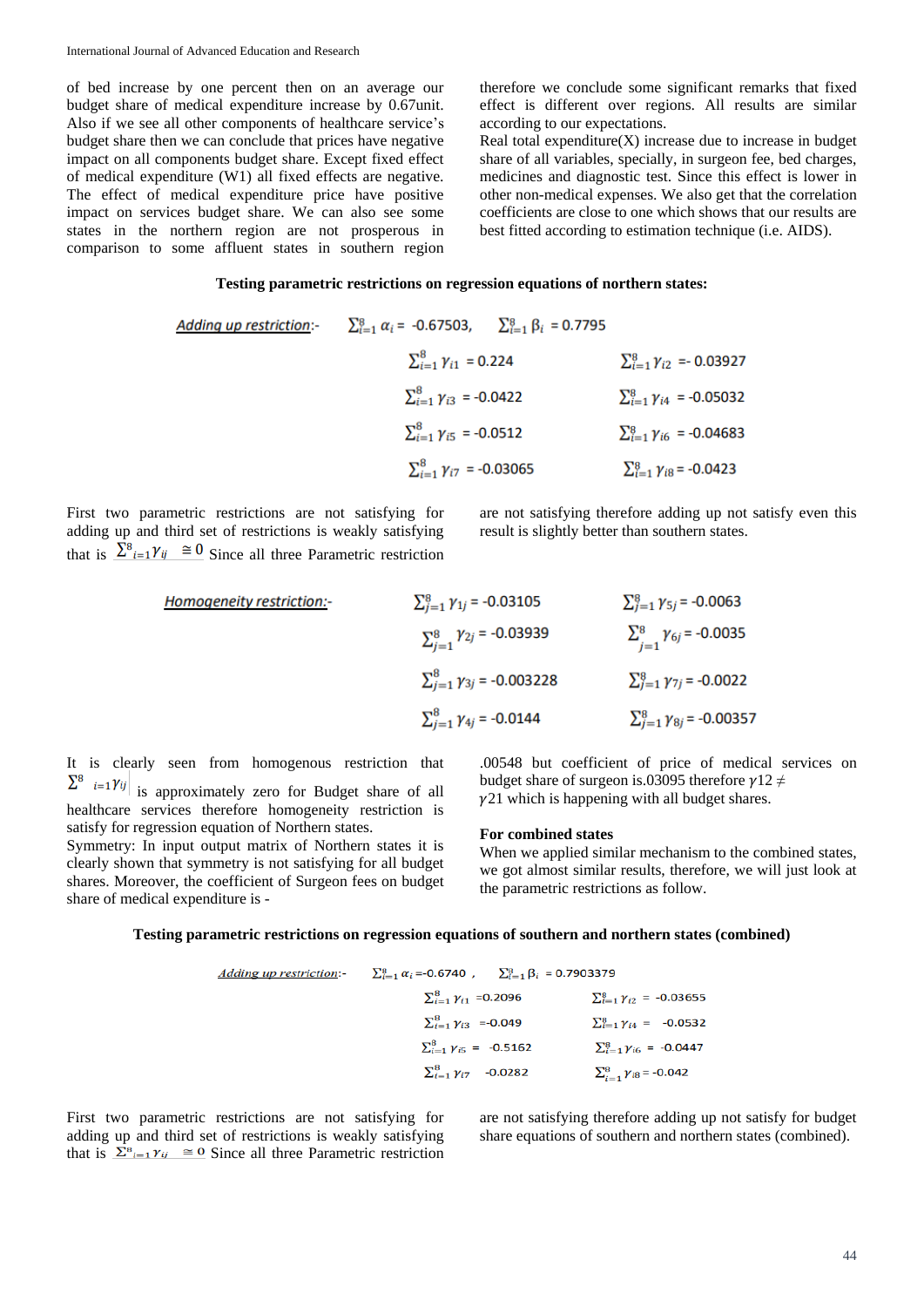| Dependent Variables $\rightarrow$ |                           |                |                           |                         |                |                              |                         |                           |
|-----------------------------------|---------------------------|----------------|---------------------------|-------------------------|----------------|------------------------------|-------------------------|---------------------------|
| Independent Variables             | w1                        | w2             | w3                        | w4                      | W <sub>5</sub> | w6                           | W <sub>7</sub>          | W8                        |
|                                   | <b>NA</b>                 | .0272725***    | .0275591***               | $.0234***$              | .03330***      | .03563***                    | .03942***               | $.02340***$               |
| $log_p1$                          |                           | (.0004484)     | (.0003074)                | (.00034)                | (.000274)      | (.000282)                    | (.000241)               | (.00023)                  |
|                                   |                           |                |                           | $-.0062***$             | $-.00674***$   | $-.00673***$                 | $-.00651***$            | $-.00651***$              |
| $log_p2$                          | .0062281***<br>(.0000662) | <b>NA</b>      | .0043656***<br>(.0000848) | (.0012)                 | (.000087)      | (.000087)                    | (.00006)                | (.000077)                 |
|                                   |                           |                |                           |                         |                |                              |                         |                           |
| $log_p3$                          | .0070681***               | .0058439***    | <b>NA</b>                 | $-.0077***$             | $-.00805***$   | $-.00796***$                 | $-.00779***$            | $-.00780***$              |
|                                   | (.000091)                 | (.0001473)     |                           | (.0001)                 | (.00010)       | (.00010)                     | (.000074)               | (.000089)                 |
| $log_p4$                          | $-0073328***$             | $-.0071177***$ | $-.006683***$             | NA                      | $-0.0842***$   | $-.00856***$                 | $-.00757***$            | $-.00753***$              |
|                                   | (.000099)                 | (.000236)      | (.0001639)                |                         | (.000137)      | (.000141)                    | (.000099)               | (.000119)                 |
|                                   |                           |                |                           | $-.0072***$<br>(.00013) | <b>NA</b>      | $-.00745***$                 | $-.00742***$            | $-.00773***$              |
| $log_p5$                          | .0069713***               | .0073776***    | .0074742***               |                         |                | (.00009)                     | (.000070)               | (.00008)                  |
|                                   | (.0000862)                | (.0001521)     | (.0001161)                |                         |                |                              |                         |                           |
| $log_p 6$                         | .0063702***               | .0063241***    | .0061728 ***              | $-.0063***$             | $-.00666$ ***  | <b>NA</b>                    |                         | $-.00646***$              |
|                                   | (.0000706)                | (.0001272)     | (.000096)                 | (.00012)<br>(.00007)    |                | $-.006507$                   | (.000070)               |                           |
|                                   |                           |                |                           | $-.0041***$<br>(.00010) |                | $-.00383***$<br>$-.00363***$ |                         |                           |
| $log_p 7$                         | .0043091***               | .0040315***    | .0042901***               |                         | (.000066)      | (.000065)                    | <b>NA</b>               | $-.00404***$<br>(.000058) |
|                                   | (.0000647)                | (.0001032)     | (.0000826)                |                         |                |                              |                         |                           |
|                                   |                           |                |                           | $-.0064***$             | $-.00602***$   | $-.00513***$                 | $-.0059***$<br>(.00006) |                           |
| $log_p8$                          | $.0067557***$             | .0058446***    | .0060028***               | (.00012)                | (.000080)      | (.000079)                    |                         | NA                        |
|                                   | (.000084)                 | (.0001241)     | (.0000993)                | $.0965***$              | $.09842***$    | .09543***                    | $.1046***$              | .10315***                 |
| $Log(X/p^*)$                      | .0965038***               | .0953236***    | .1004105***               |                         |                |                              | (.000200)               |                           |
|                                   | (.0002769)                | (.0001785)     | (.0001626)                | (.00017)                | (.000080)      | (.000149)                    |                         | (.000154)                 |
| _cons                             | .2186829***               | .1202811***    | .1463564***               | $-.0724***$             | $-.15871***$   | $-17798***$                  | $-.2167***$             | $-.18876***$              |
|                                   | (.0007802)                | (.0010137)     | (.0009107)                | (.00101)                | (.000740)      | (.000671)                    | (.000787)               | (.000839)                 |
| R-Squared                         | 0.9696                    | 0.9880         | 0.9808                    | 0.9857                  | 0.9835         | 0.9823                       | 0.9720                  | 0.9843                    |
| Number of obs.                    | 8014                      | 8494           | 8480                      | 8025                    | 8362           | 10367                        | 8876                    | 8384                      |

**Table 3:** Results for Northern and Southern States (Combined)

Parenthesis contains standard errors. NA: Not Applicable

\*\*\* Significant at 1%, level \*\* Significant at 5% level and \*Significant at 10% level

|  | <i>Homogeneity restriction:</i> |
|--|---------------------------------|
|  |                                 |

| $\sum_{i=1}^{8} \gamma_{1i} = -0.0514$  | $\sum_{i=1}^{8} \gamma_{5i} = -0.00642$ |
|-----------------------------------------|-----------------------------------------|
| $\sum_{j=1}^{8} \gamma_{2j} = -0.00926$ | $\sum_{j=1}^{8} \gamma_{6j} = 0.01684$  |
| $\sum_{j=1}^{8} \gamma_{3j}$ = -0.0074  | $\sum_{j=1}^{8} \gamma_{7j} = -0.00356$ |
| $\sum_{j=1}^{8} \gamma_{4j} = -0.01632$ | $\sum_{j=1}^{8} \gamma_{8j} = -0.00894$ |

It is clearly seen from homogenous restriction that  $\sum_{i=1}^8$   $i=1$   $\gamma_{ij}$  is approximately zero for Budget share of all healthcare services therefore homogeneity restriction is satisfy for regression equation of Northern states.

**Symmetry:** In input output matrix of Northern states it is clearly shown that symmetry is not satisfy for all budget share's. Coefficient of Surgeon fees on budget share of medical expenditure is -.006281 but coefficient of price of medical services on budget share of surgeon is.027275 therefore  $\gamma$ 12  $\neq$   $\gamma$ 21 which is happening with all budget shares.

Since in our analysis we don't have own price effect of demand of healthcare services in cross state comparison of northern and southern region because in general it is very difficult to do analysis for any necessity commodity which is healthcare services in our analysis therefore parameter restriction of Negativity is not satisfying for all output matrix. it is clearly shown in all input- output matrix that budget share equation is homogenous but all other property of Demand function is not satisfy, since homogenous restriction is satisfying for all therefore we still have the

reason to believe that budget share equation are Almost Ideal Demand System.

#### **Policy Implications**

As doctor surgeon fee rises by a percentage budget share of medical expenditure decreased by 5.8 percentage point in northern states but in southern states budget share of medical expenditure also decrease but magnitude is higher which is 6.74 percentage point and in general overall northern and southern states magnitude is 6.2 percentage point, all coefficient are highly significant. which shows that as doctor surgeon fees increases frequency of population will go to hospital decrease because of higher cost of healthcare index therefore budget share of medical expenditure decrease, since decrease in proportion of household will purchase healthcare service is higher in southern state, because it is very well know that southern state are higher income state so there may be possibility that people are health conscious and more physically and mentally fit than other state people so they don't need to purchase medicines therefore they have more decline in budget share of medical expenditure.